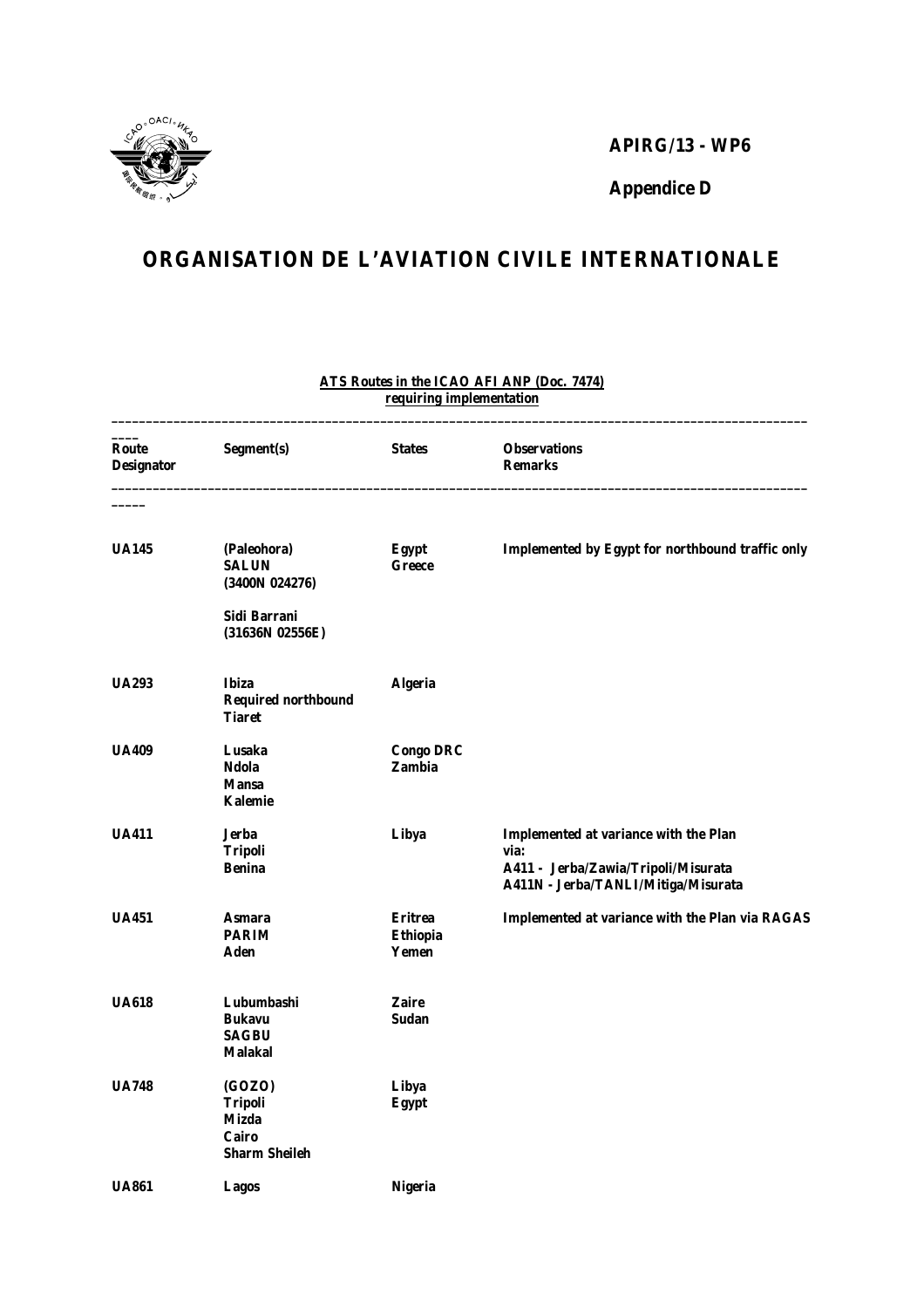|              | Garoua                                        |                                 |                                             |
|--------------|-----------------------------------------------|---------------------------------|---------------------------------------------|
| <b>UA865</b> | Menorca<br><b>Algiers</b><br><b>Cherchell</b> | <b>Algeria</b>                  | <b>Essential AFI long-haul requirement.</b> |
| <b>UB525</b> | <b>Addis Ababa</b><br>Luxor                   | <b>Ethiopia</b><br><b>Sudan</b> |                                             |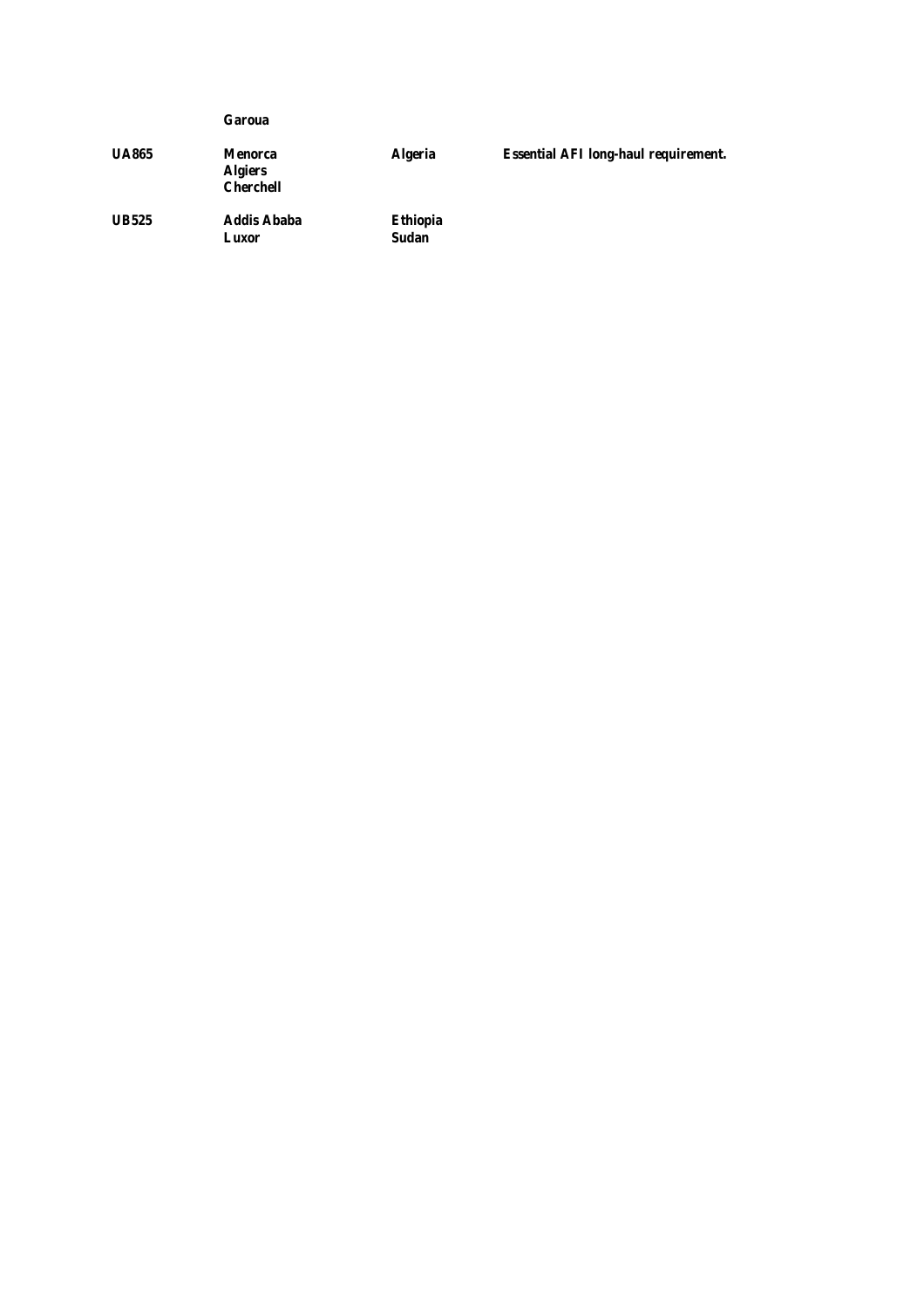| <b>UB527</b>             | <b>Malakal</b><br>Kenana                                                                                | Sudan                                         | <b>Implemented at variance with AFI Plan</b><br>via Kenana               |
|--------------------------|---------------------------------------------------------------------------------------------------------|-----------------------------------------------|--------------------------------------------------------------------------|
| <b>UB528</b>             | Livingstone<br>Luena                                                                                    | <b>Angola</b>                                 |                                                                          |
| <b>UB730</b>             | N'Djamena<br><b>Dirkou</b><br><b>Djanet</b>                                                             | <b>Algeria</b><br><b>Niger</b><br><b>Chad</b> |                                                                          |
| <b>UB607</b><br>military | <b>El Obeid</b><br><b>Dongola</b><br><b>Abu Simbel</b>                                                  | Sudan                                         | Not implemented in Khartoum FIR (due to<br>reasons)                      |
| <b>UG207</b>             | Mogadishu<br>Karachi                                                                                    | Somalia                                       |                                                                          |
| <b>UG465</b>             | <b>Praslin</b><br>Beira<br>Johannesburg                                                                 | <b>Seychelles</b>                             |                                                                          |
| <b>UG623</b>             | Annaba<br><b>Tebessa</b><br><b>Ghadames</b>                                                             | <b>Algeria</b><br>Libya                       | Segment of the route suspended<br>since 1980 by Libya.                   |
| <b>UG855</b>             | Tripoli<br><b>Ghadames</b><br><b>B.</b> Omar Driss                                                      | Libya                                         |                                                                          |
| <b>UG864</b>             | <b>Tunis</b><br><b>Ghardaia</b><br>Timimoun                                                             | Libya                                         |                                                                          |
| <b>UG979</b>             | <b>Bordj Omar Driss</b><br><b>Bou Saada</b><br><b>Zemmouri</b>                                          | <b>Algeria</b>                                |                                                                          |
| <b>UL612</b>             | Goma<br>El Dhaba                                                                                        | <b>Zaire</b><br>Sudan<br>Egypt                | Egypt can accept implementation via ATMUL<br><b>New Valley/KATAB/DBA</b> |
| <b>UM114</b>             | <b>Lagos</b><br>Ghardaia                                                                                | <b>Nigeria</b>                                | Implemented at variance with the Plan within<br>Kano FIR.                |
| <b>UM220</b>             | Lodwar<br><b>Abu Simbel</b>                                                                             | Kenya<br><b>Sudan</b>                         | <b>RNAV</b>                                                              |
| <b>UM651</b>             | <b>Hargeisa</b><br><b>Praslin</b>                                                                       | Somalia                                       |                                                                          |
| <b>UM665</b>             | <b>Mauritius</b><br><b>Mandera</b><br><b>Addis Ababa</b><br><b>Somalia and Sudan</b><br><b>Khartoum</b> | Somalia<br><b>Sudan</b>                       | Implemented but not as an RNAV route in<br><b>Mauritius</b>              |
| <b>UM731</b>             | Cabonora                                                                                                | <b>Angola</b>                                 |                                                                          |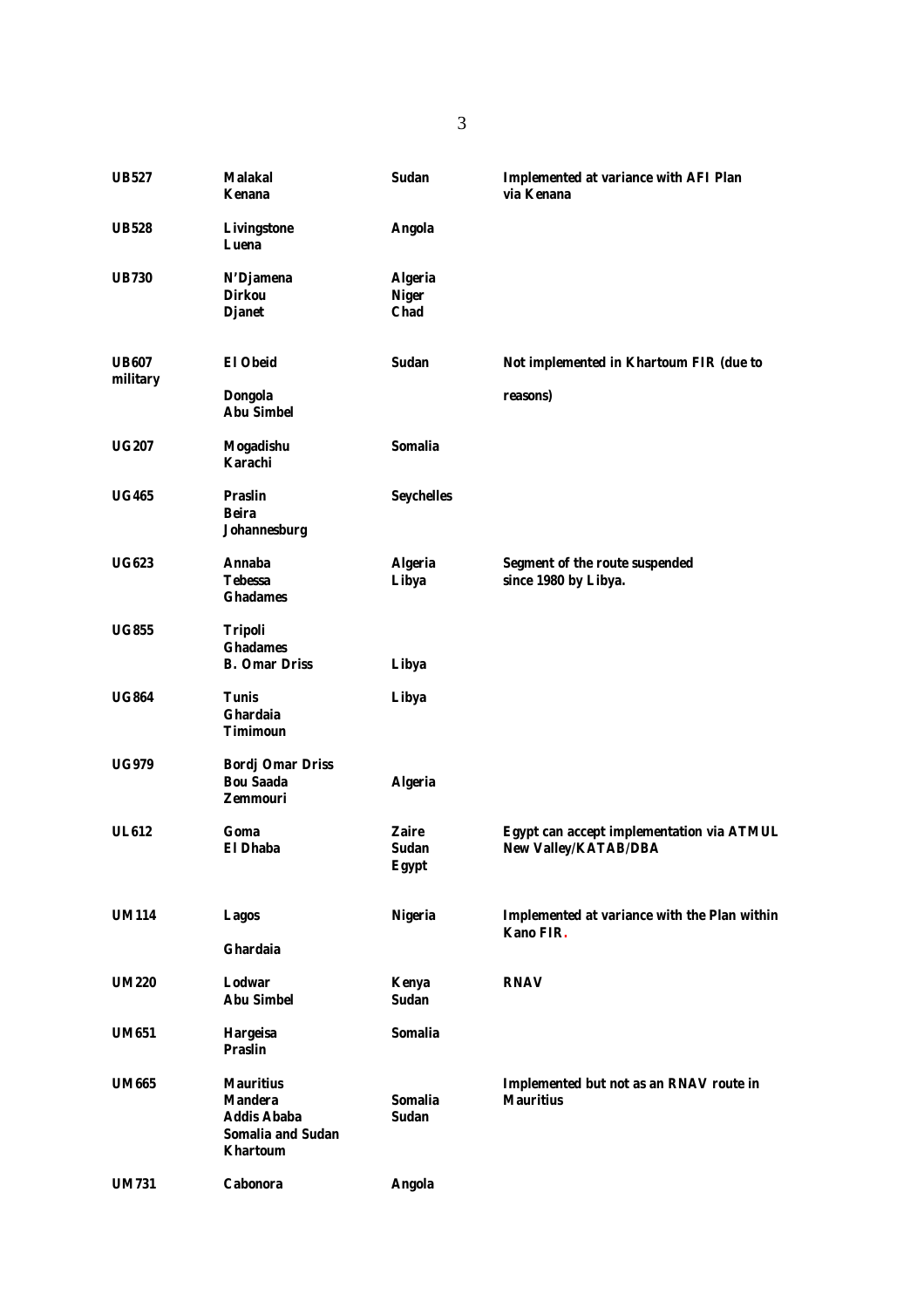|              | <b>OSNAR</b>                   | <b>Central African</b><br><b>Republic</b>               |                                                 |  |
|--------------|--------------------------------|---------------------------------------------------------|-------------------------------------------------|--|
| <b>Tunis</b> | <b>Nigeria</b><br>Jerba        | <b>Implemented in Tunis FIR between Tunis and FARES</b> |                                                 |  |
|              | <b>FARES</b>                   | <b>Congo</b>                                            |                                                 |  |
|              |                                | <b>Congo DRC</b>                                        |                                                 |  |
|              | <b>DEKIL</b><br><b>Dirkou</b>  | Libya<br><b>Botswana</b>                                |                                                 |  |
|              |                                |                                                         |                                                 |  |
|              | N'djamena<br><b>Beriberati</b> | <b>South Africa</b>                                     | (Implementation by 29/11/2001)                  |  |
|              |                                |                                                         |                                                 |  |
|              | <b>MOLOM</b><br>Sauramo        |                                                         |                                                 |  |
|              | Johannesburg                   |                                                         |                                                 |  |
|              |                                |                                                         |                                                 |  |
| <b>UR735</b> | <b>Aden</b>                    | Yemen                                                   |                                                 |  |
|              | <b>Seychelles</b>              | <b>Seychelles</b>                                       |                                                 |  |
| UM981        | <b>Casablanca</b>              | <del>Morocco</del>                                      |                                                 |  |
|              | <del>Marrakech</del>           | Algeria                                                 |                                                 |  |
|              | <b>BULIS</b>                   | <b>Niger</b>                                            | <del>RNAV</del>                                 |  |
|              | <del>Gao</del>                 |                                                         |                                                 |  |
|              | <b>Niamey</b>                  | <b>Nigeria</b>                                          |                                                 |  |
| <b>UM997</b> | <b>Wajir</b>                   |                                                         | <b>RNAV</b>                                     |  |
|              | <b>Dire Dawa</b>               | Ethiopia                                                |                                                 |  |
|              | <b>Djibouti</b>                |                                                         |                                                 |  |
| <b>UM994</b> | <b>Beni Walid</b>              |                                                         |                                                 |  |
|              | <b>ORNAT</b>                   | Libya                                                   | <b>RNAV</b>                                     |  |
|              |                                |                                                         |                                                 |  |
| <b>UM998</b> | (Martigues)<br><b>BALEN</b>    |                                                         |                                                 |  |
|              | Constantine                    | <del>Cameroon</del>                                     | <b>RNAV</b>                                     |  |
|              | <b>B.O. Driss</b>              | Gabon                                                   |                                                 |  |
|              | Tobuk                          |                                                         |                                                 |  |
|              | <b>ENBUT</b>                   |                                                         |                                                 |  |
|              | <b>INISA</b>                   |                                                         |                                                 |  |
|              | <b>Maiduguri</b>               | <b>Nigeria</b>                                          |                                                 |  |
|              | <b>EBIMU</b>                   | <del>Congo</del>                                        |                                                 |  |
|              | Garoua                         |                                                         |                                                 |  |
|              | <b>Kinshasa</b>                | <b>Congo DRC</b>                                        | <b>Congo DRCNot implemented as RNAV between</b> |  |
|              | Luena                          | <b>Angola</b>                                           | Kinshasa Luena-Maun-Gaborone                    |  |
|              | <b>Maun</b>                    | <b>Botswana</b>                                         | implemented as UB733 Kinshasa - Gaborone)       |  |
|              | <b>Gaborone</b>                |                                                         |                                                 |  |
| <b>UM999</b> | Casablanca                     | <b>Morocco</b>                                          |                                                 |  |
|              | Errachidia                     | <b>Algeria</b>                                          |                                                 |  |
|              | <b>El Golea</b>                |                                                         | <b>RNAV</b>                                     |  |
|              | <b>Zarzaitine</b>              |                                                         |                                                 |  |
|              | Sebba                          |                                                         |                                                 |  |
|              | <b>Sarir</b>                   | Libya                                                   |                                                 |  |
|              | <b>New Valley</b>              | <b>Egypt</b>                                            |                                                 |  |
|              | Luxor                          | Sudan                                                   |                                                 |  |
|              | Jeddah                         | Saudi Arabia                                            |                                                 |  |
| <b>UR400</b> | <b>Abu Simbel</b>              | Sudan                                                   |                                                 |  |
|              | <b>Kassala</b>                 |                                                         |                                                 |  |
| <b>UR613</b> | <b>Pantelleria</b>             | Libya                                                   | <b>Implemented in Malta FIR via</b>             |  |
|              |                                |                                                         |                                                 |  |

- 3 -